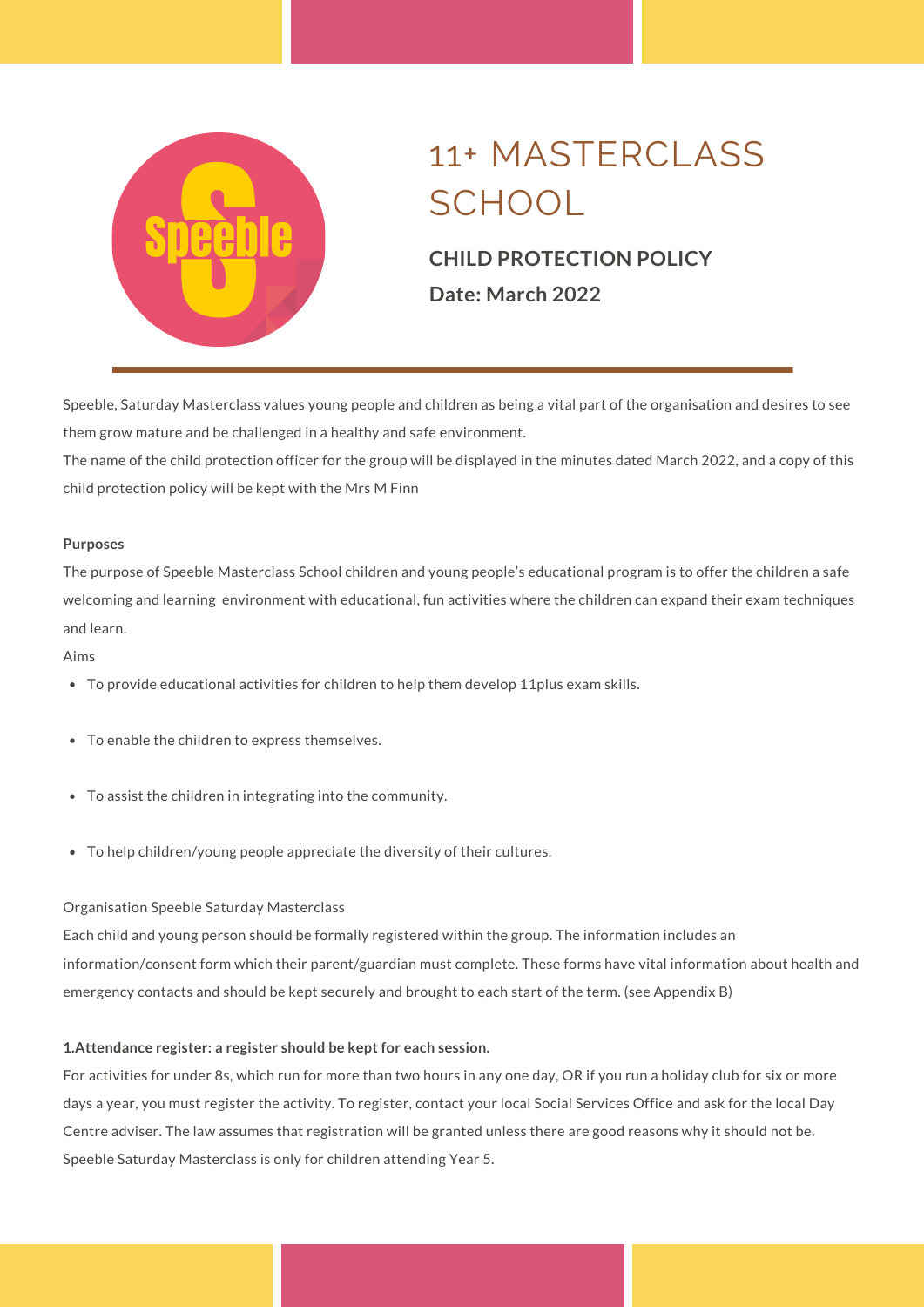

### **CHILD PROTECTION POLICY Date: March 2022**

#### **Child Protection Representative**

Speeble has appointed a child protection representative, whose name is displayed in every Speeble Saturday Masterclass venues. If any worker has any child safety concerns, they should discuss them with him/her. He/she will take on the following responsibilities:

- Ensuring that the policy is being put into practice;
- Being the first point of contact for child protection issues;  $\bullet$
- Keeping a record of any concerns expressed about child protection issues;
- Bringing any child protection concerns to the notice of the Management Committee and contacting the Local Authority if appropriate;
- Ensuring that paid staff and volunteers are given appropriate supervision;
- $\bullet$ Ensuring that everyone involved with the organisation is aware of the identity of the Child Protection Representative.

The policy will be reviewed on an annual basis to ensure that it is meeting its aims.

#### **Personal/Personnel Safety**

- A group of children or young people under sixteen should not be left unattended at any time.
- Avoid being alone with an individual child or young person for a long time. If there is a need to be alone with a child or young person (e.g. first aid or he/she is distressed) make sure that another worker knows where you are and why.
- At no time should a volunteer or worker from any external organisation arrange to meet a young person away from the activity without someone else being there.
- As such meetings should be planned and have the approval of a member of the Committee (this must be someone other than the organiser themselves).
- Teenage assistants should always be supervised.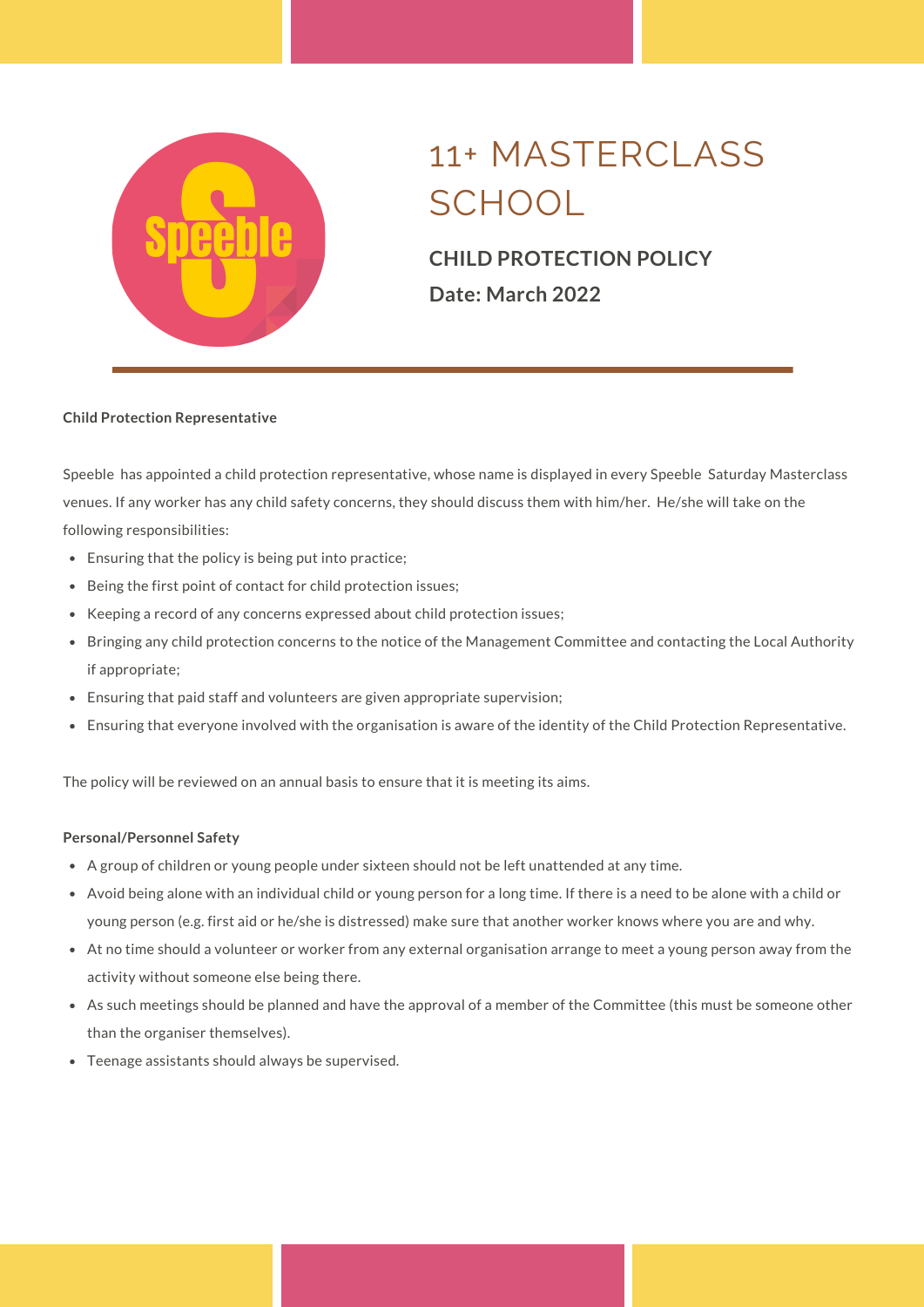

### **CHILD PROTECTION POLICY Date: March 2022**

#### **Child Safety**

- Make sure that the area you are using for activities is fit for the purpose, e.g. remove furniture, which could cause injury in 1. energetic games.
- Make sure that all teachers and assistants know
	- Where the emergency phone is and how to operate it
	- Where the first aid kit is
	- Who is responsible for First Aid and how to record accidents or injuries in the incident book
	- What to do in the event of a fire or other emergency
- Once a year there should be a fire practice
- Do not let children go home without an adult unless the parent has specifically said they may do so. Never let a child go with another adult unless the parent has informed you that this will happen.

#### **New Team members**

Workers and assistants are by far the most valuable resource the group has for working with young people. When recruiting and selecting paid workers and volunteers the following steps will be taken:

- Completion of an application form;
- An interview by three people from the Committee, who will take the final decision;
- Identifying reasons for gaps in employment, and other inconsistencies in the application;
- Checking of the applicants' identity (passport, driving license, etc);
- Taking up references prior to the person starting work;
- Ensuring criminal record checks have been carried out through relevant local agencies approved by the Criminal Records Bureau;
- Taking appropriate advice before employing someone with a criminal record;
- Allowing no unaccompanied access to children until all of the above have been completed;
- A probationary period of 3 months for new paid workers and volunteers;
- On-going supervision of paid workers and volunteers;  $\bullet$
- Ensuring good practice is followed in working with children and young people by providing appropriate training and guidance;
- A nominated child Protection representative on the Management Committee.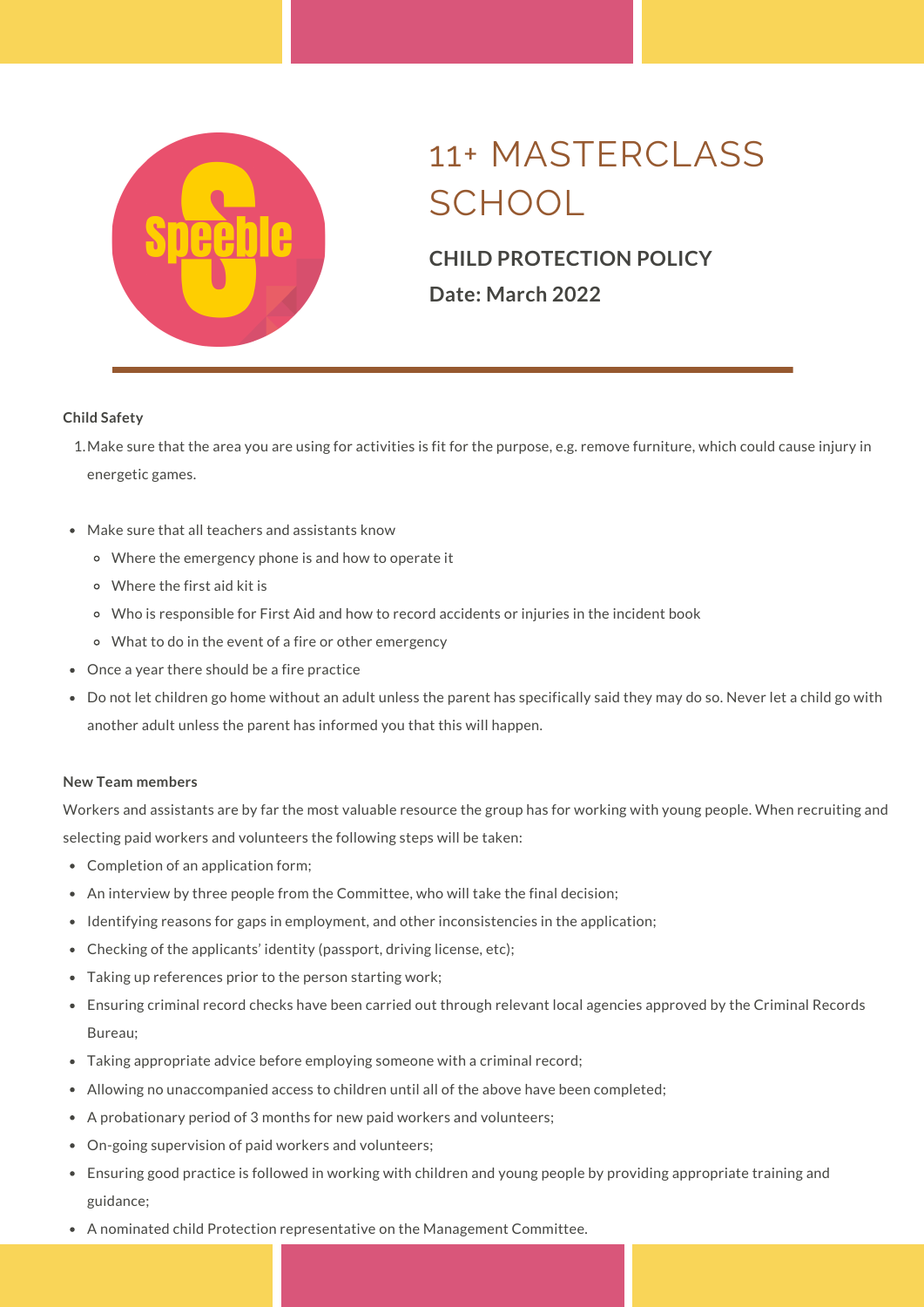

### **CHILD PROTECTION POLICY Date: March 2022**

#### **Training**

It is a great benefit if workers undertake regular training for this type of work. The committee should keep workers informed of relevant courses.

#### **What is child protection?**

Child protection is the response to the different ways in which a young person's or child's physical, emotional, intellectual and spiritual health is damaged by the actions of another person.

#### **What you should do**

- Listen to the child/young person 1.
- Look at them directly and do not promise to keep any secrets before you know what they are, but always let the child/young 2. person know if, and why, you are going to tell anyone .
- Look at them directly and do not promise to keep any secrets before you know what they are, but always let the child/young 3. person know if, and why, you are going to tell anyone.
- Take whatever is said to you seriously and help the child/young person to trust his/her own feelings. Take notes of exactly what is 4. said to you avoiding assumptions and conjecture.
- It is note the role of the worker to investigate any allegations (this would contaminate evidence if a situation went to court). Any 5. disclosure by a child/young person must be reported to the named child protection officer.
- 6. Speak immediately to the Local Authority or NSPCC for further advice and guidance.